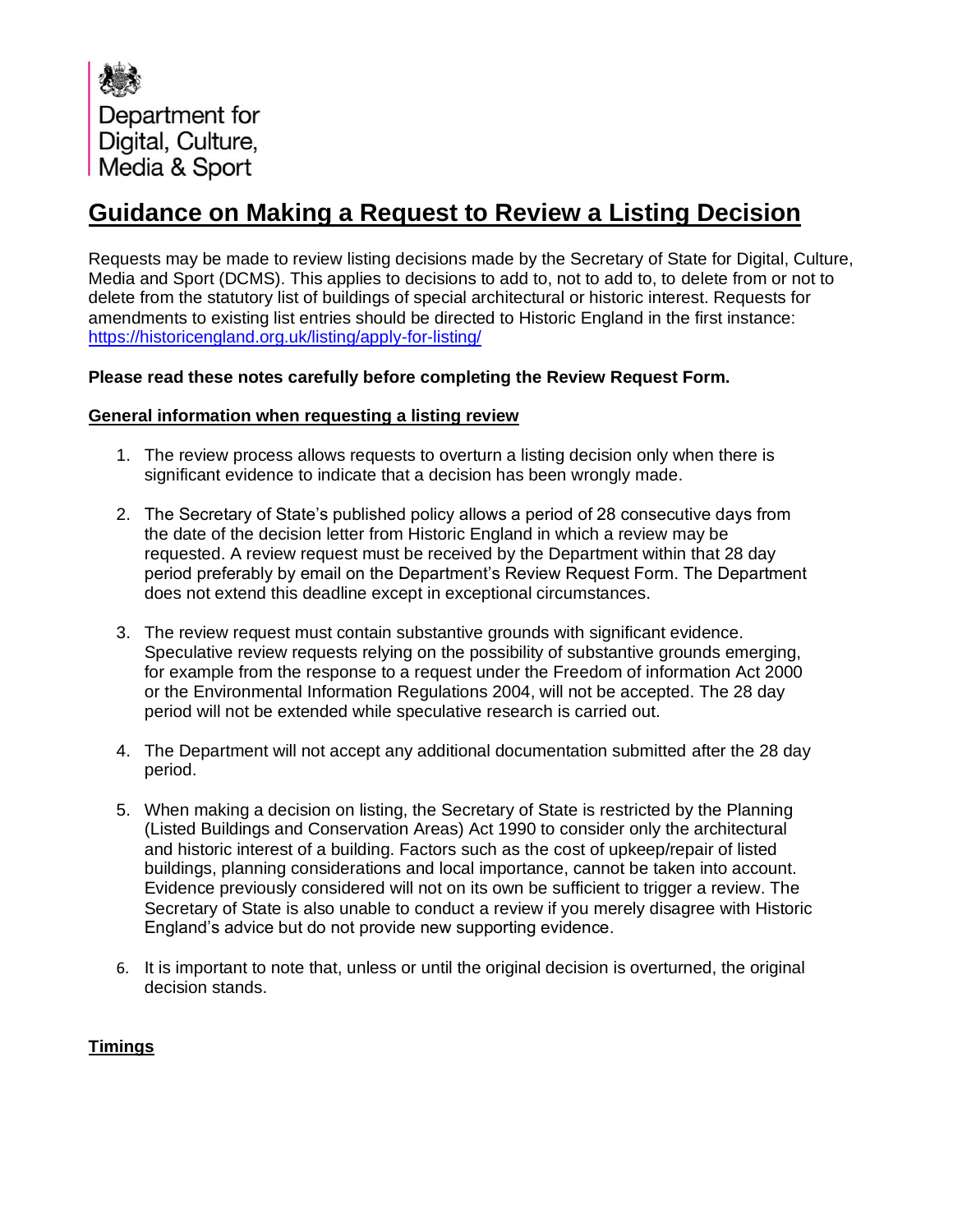- 1. The Listing and Scheduling Review Team triage cases for urgency on receipt. Due to an increase in continuing volume, and urgency of some cases, you may experience a delay in our response to you.
- 2. **The onus is on the review applicant to make clear and concise submissions in respect of a review request. Please note that excessive unnecessary submissions may result in your review request being returned to you or a delay in a review decision being taken (We would not expect a review request to contain material in excess of 10 pages of A4 font size 10).**
- 3. In order to increase the time available to progress cases, we will not be able to provide updates.
- 4. The opportunity remains, under section 1 of the Planning (Listed Buildings and Conservation Areas) Act 1990, for a further listing application to be made to Historic England should significant new information come to light at a date after the 28 days have elapsed.

## **Completing the review request form**

It is important that you complete all sections as fully as possible. Sections marked with an asterisk must be completed for a review to be considered.

#### **Section A – Key dates**

Review requests and supporting evidence must be submitted to DCMS within 28 days of the date of the decision letter from Historic England (see general information above).

#### **Section B – Applicant contact details**

Please provide your name and contact details. We are unable to process review requests unless we are able to contact you.

### **Section C – Details of the building**

Please provide the name, address and case number for the building (not the list entry number). A case number appears on the decision notification letter from Historic England and on their advice report.

## **Section D - Brief summary of your grounds for review**

Please provide a **brief summary** of your grounds for review, **clearly bullet pointed** and concise in no more than 250 words. The summary must take into account points 1- 6 of the 'General Information' when making a listing review' shown above.

### **Section E – Your grounds for requesting a review**

Please provide your **clear and concise** arguments in Section E. The Secretary of State only considers overturning decisions in exceptional circumstances. Consideration for overturning a decision will only be given if there is evidence that the original decision has been wrongly made. Examples of a wrongly made decision would be:

- 1. Where there has been a significant factual error, e.g. the wrong building was listed; or
- 2. Where there has been some irregularity in the process that has affected the outcome, e.g. significant relevant considerations have not been taken into account/significant irrelevant considerations have been taken into account.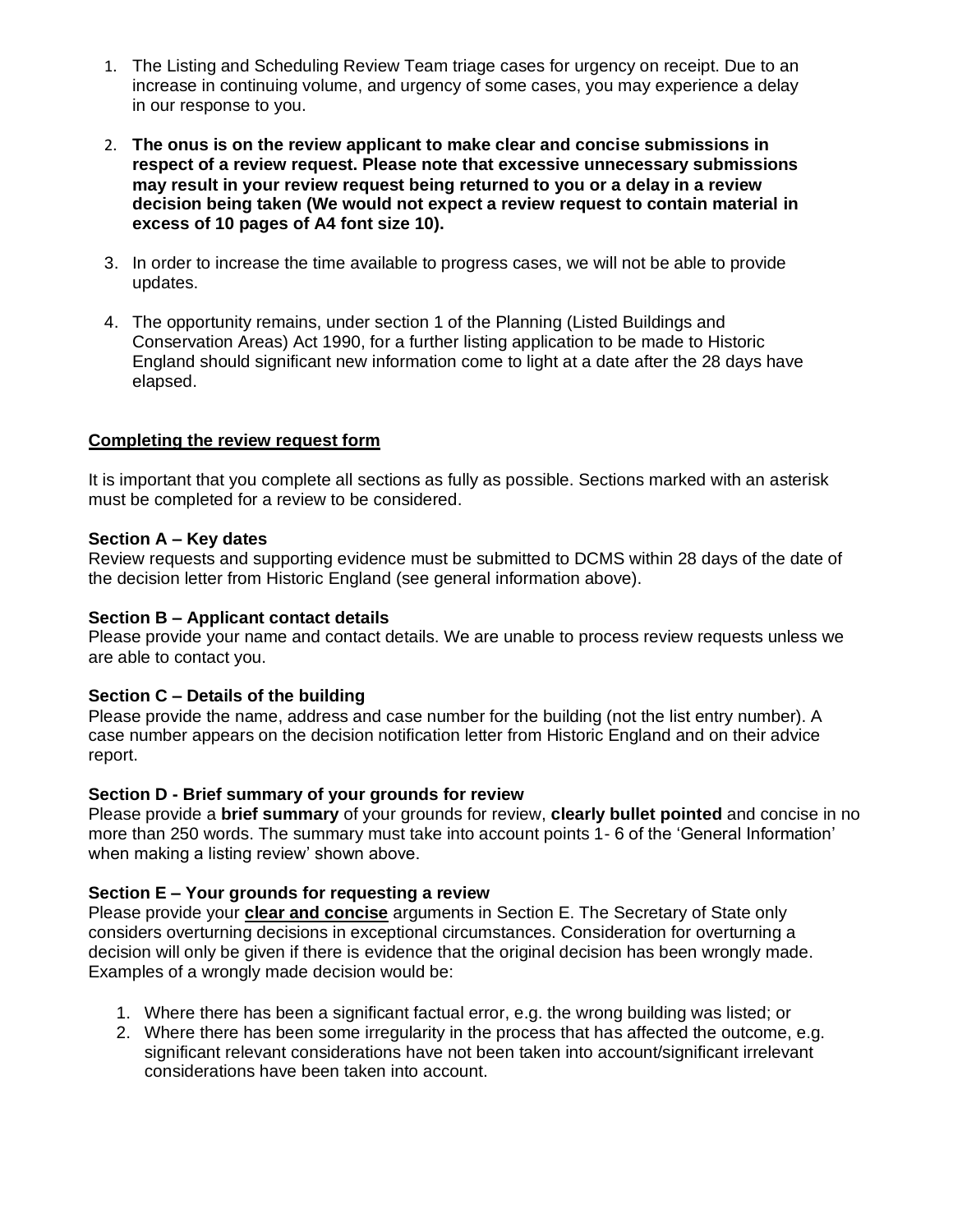The Secretary of State also considers overturning decisions if there is **significant new** evidence, not previously considered, relating to the **special** architectural or historic interest of the building **in a national context** as defined by the Planning (Listed Buildings and Conservation Areas) Act 1990. For example:

- 1. Where significant new evidence relating to the date of a building has been discovered; or
- 2. Where there has been a material change of circumstances affecting the assessment of a building's architectural or historic interest, e.g. where fire damage has altered the building to such an extent that it has lost its features of special interest.

Please note that, in all the above cases, the Secretary of State can only consider issues which relate to the special architectural or historic interest of the building. This special interest can be measured using the statutory criteria for listing which are published in the DCMS document *Principles of Selection for Listed Buildings*. The document can be downloaded at: <https://www.gov.uk/government/publications/principles-of-selection-for-listing-buildings> or if you would like this document in a different format, please contact 020 7211 6200.

These criteria are supported by the Historic England Selection Guides for particular building types. The selection guides are available for download at: <http://www.historicengland.org.uk/listing/selection-criteria/listing-selection/>

If you would like these documents in a different format, please contact Historic England [listing.enquiries@HistoricEngland.org.uk](mailto:listing.enquiries@HistoricEngland.org.uk)

You should set out clearly your grounds for review and evidence with reference both to the four numbered points above and to the statutory criteria in the *Principles of Selection for Listed Buildings*. You should detail clearly and concisely how you think the building meets, or does not meet, the statutory criteria for listing. If you are providing additional documentation in support of your review request, please ensure that any sections relevant to your grounds for review are clearly identified on the document itself. **The onus is on you to provide the evidence to support your review request; DCMS and Historic England are not able to undertake additional research on your behalf.**

Please remember that unless or until the Secretary of State overturns the original decision the original decision stands.

# **Section F – Supporting Documentation**

In this section please provide a checklist of the documents you are submitting, if any.

### **Section G – Current threats to the building**

Please provide details of current substantiated threats to the building, such as planning applications, pre-application discussions or intent to demolish. You should be able to get details about this from your local authority, or by reference to the Planning Portal (www.planningportal.gov.uk). This will help us to prioritise our assessment of your review request but does not otherwise contribute to the review decision.

# **Submitting your listing review request**

Please submit your completed Review Request Form with any supporting evidence, **preferably by email**, to: [review.requests@DCMS.gov.uk](mailto:review.requests@DCMS.gov.uk) (file attachments may not exceed 24 MB). Documents submitted by e-mail do not need to be provided in hard-copy as well.

If you do not have access to email, or your documents exceed the 24MB limit, review requests may be posted to: